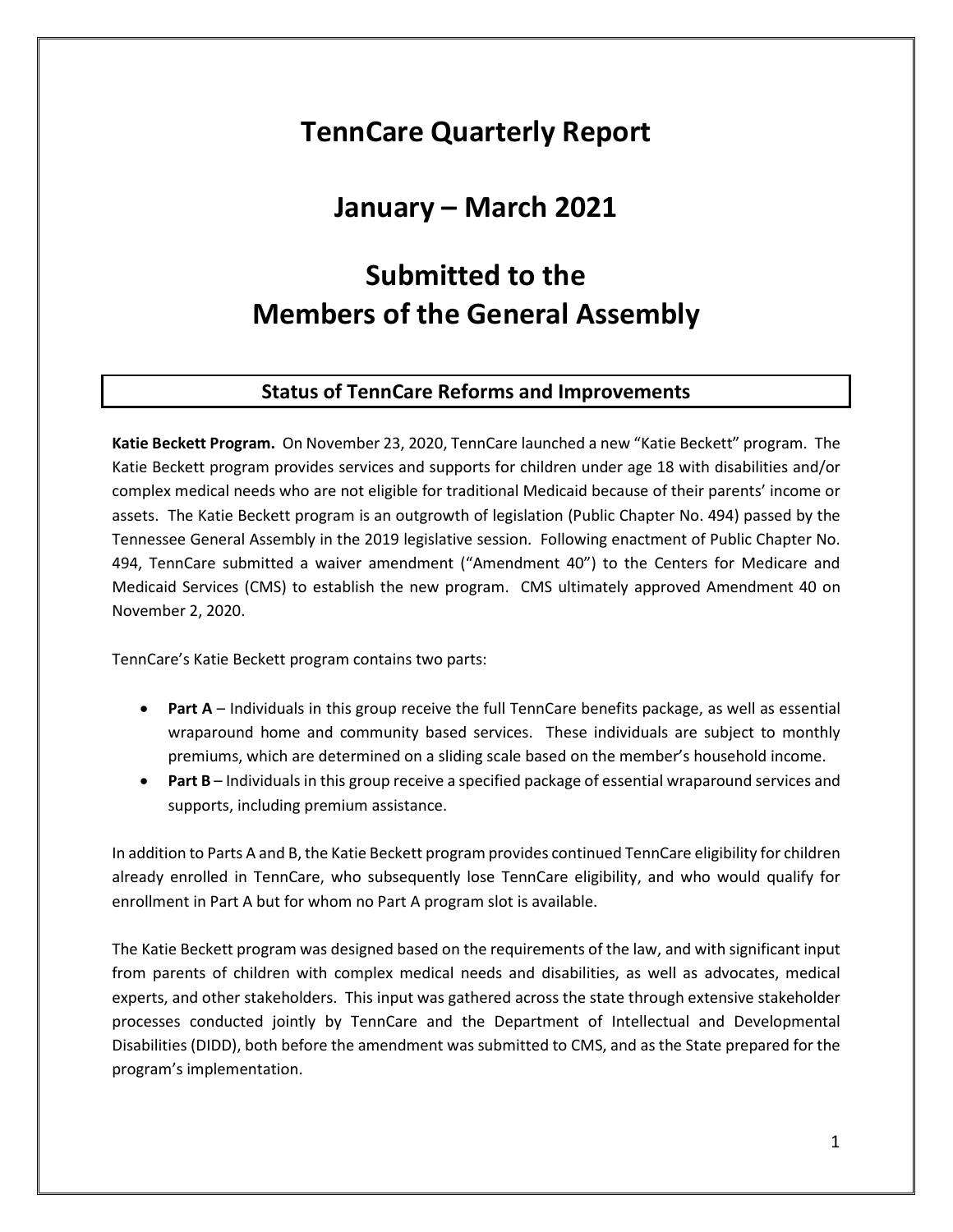TennCare and DIDD convened a Technical Advisory Group (TAG) to provide guidance regarding the development of medical (or level of care) eligibility criteria for enrollment into the new program and prioritization for enrollment into Part A to comport with the new law. The TAG consisted of the Children's Hospital Alliance of Tennessee, complex care physicians and pediatric experts, parents of children with complex medical needs and disabilities, and advocacy organizations. The medical eligibility rules represent the consensus recommendations of that group to TennCare and DIDD.

Based on the recommendations of the TAG, TennCare originally limited enrollment in Kate Beckett Part A to children who meet the highest level of care standard, referred to as "Tier 1 Institutional," which applies to children at risk of immediate placement in an inpatient (medical or psychiatric) facility unless appropriate in-home supports are available. Children who met the "Tier 2 Institutional" level of care standard—for nursing home level placement—were initially enrolled in the program in Part B, with the possibility of transitioning to Part A. After working through the large volume of initial applications, TennCare and DIDD reconvened the TAG and, based on its recommendations, opened up slots in Part A for children who meet the Tier 2 criteria. Those children are now beginning to transition from Part B to Part A.

The Katie Beckett program began accepting self-referral forms from interested families on November 23, 2020. As of the last day of the January-March 2021 quarter, a total of 606 children were enrolled in the program, with 21 enrolled in Part A and 585 enrolled in Part B.

**Beneficiary Survey.** Every year since 1993, the Boyd Center for Business and Economic Research (BCBER) at the University of Tennessee in Knoxville has conducted a survey of Tennessee citizens—TennCare enrollees, individuals with private insurance, and uninsured individuals alike—to assess their opinions about health care. Respondents provide feedback on a range of topics, including demographics (age, household income, family size, etc.), perceptions of quality of care received, and behavior relevant to health care (the type of provider from whom an individual is most likely to seek initial care, the frequency with which care is sought, etc.).

During the January-March 2021 quarter, BCBER published a summary of the results of the most recent survey titled "The Impact of TennCare: A Survey of Recipients, 2020". Although the findings of a single survey must be viewed in context of long-term trends, several results from the report are noteworthy:

- Satisfaction with TennCare remained high. Ninety-four percent of respondents covered by TennCare expressed satisfaction with the quality of care they had received. This level of satisfaction tied for the second highest in the program's history and was the fourth time in a row that a satisfaction level of at least 94 percent had been attained. In addition, 2020 was the twelfth straight year in which survey respondents had reported satisfaction levels exceeding 90 percent.
- The uninsured rate in Tennessee rose for adults but remained the same for children. The reported percentage of uninsured adults rose from 8.1 percent in 2019 to 9.9 percent in 2020. This result was not entirely unexpected, as the pandemic was predicted to cause a loss of employment—and therefore health insurance—for a significant number of Tennesseans. Nonetheless, the reported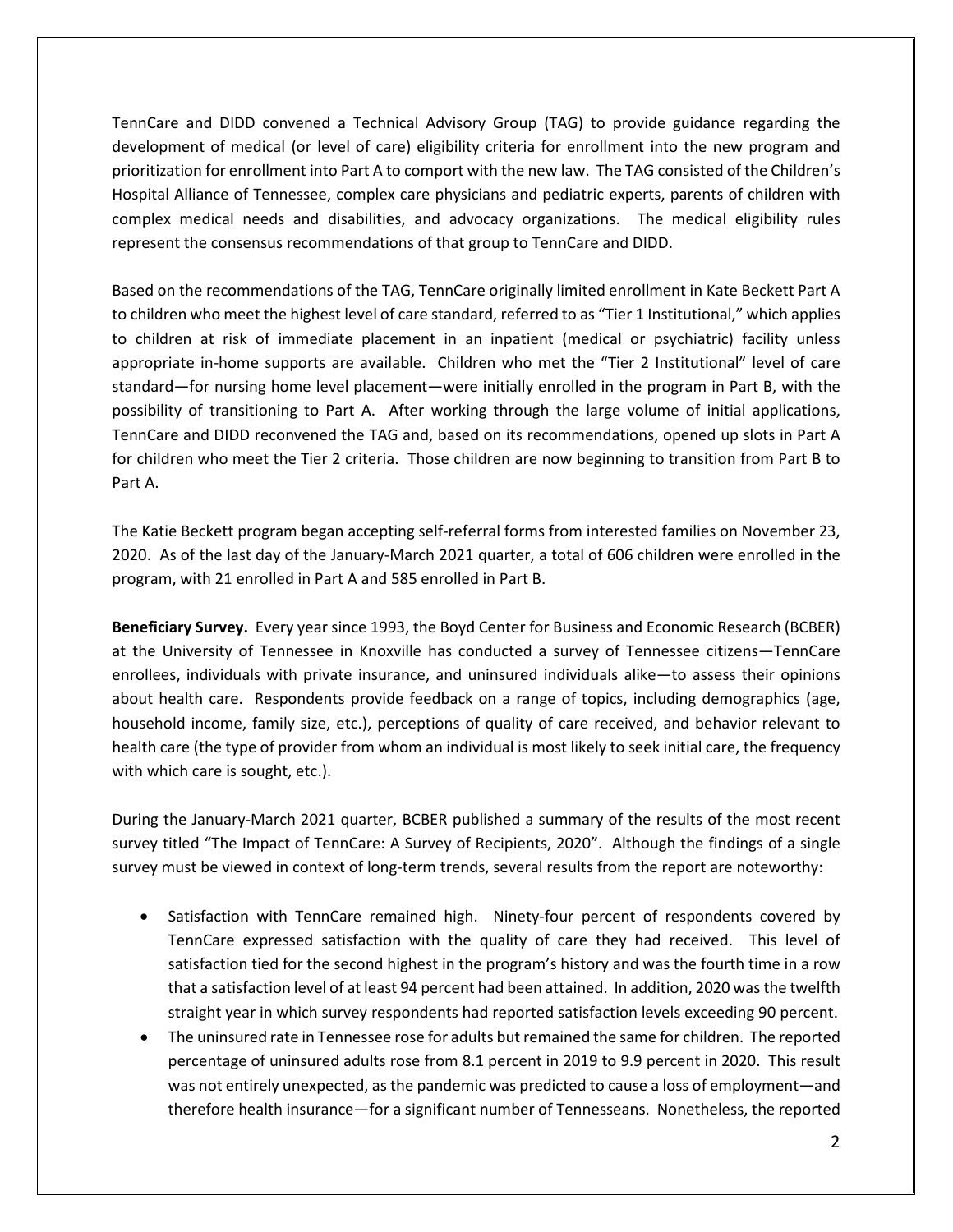percentage of uninsured children did not increase in 2020, remaining at the 2019 level of 2.8 percent.

• TennCare members were less likely to use the emergency room for initial medical care. While heads of households with TennCare continued to seek initial medical care for themselves at hospitals six percent of the time, the likelihood of seeking such care for their children fell from six percent in 2019 to three percent in 2020.

In summary, the report notes, "TennCare continues to receive positive feedback from its recipients, with 94 percent reporting satisfaction with the program. This positive feedback is a strong indication that TennCare is providing satisfactory medical care and meeting the expectations of those it serves." BCBER's report may be viewed in its entirety online at [https://haslam.utk.edu/sites/default/files/tncare20\\_0.pdf.](https://haslam.utk.edu/sites/default/files/tncare20_0.pdf)

**Response to COVID-19 Emergency.** On March 12, 2020, Governor Bill Lee declared a state of emergency to help facilitate the state's response to the threat to public health and safety posed by coronavirus disease 2019 (or "COVID-19"). As the agency in Tennessee state government responsible for providing health insurance to more than 1.5 million individuals, the Division of TennCare has developed a multilayered response to the COVID-19 emergency. Working in tandem with partners and stakeholders at the federal and state levels, TennCare designed and deployed a strategy consisting of such elements as—

- Coordinating with the provider community and TennCare's health plans to ensure access to care for TennCare members in need of testing or treatment for COVID-19;
- Assisting providers in offering covered services to TennCare members via telehealth when medically appropriate;
- Increasing care coordination services for members impacted by COVID-19 who are self-isolated so that they can receive additional supports as needed;
- Pausing nearly all terminations of eligibility for TennCare and CoverKids (the state's separate CHIP program) members during the COVID-19 emergency;
- Waiving copays on services related to the testing and treatment of COVID-19 for TennCare and CoverKids members;
- Working with TennCare's health plans to streamline or temporarily lift authorization requirements to ensure services are delivered promptly and claims paid quickly;
- Expediting access to home-based care for former nursing facility patients being discharged from hospitals and electing to transition home;
- Enhancing access to prescription drugs by allowing early refills of prescriptions and by allowing 90-day supplies to be prescribed for most medications;
- Obtaining a Section 1135 waiver from CMS that provides flexibilities to help ensure that TennCare members receive necessary services;
- Submitting a Section 1115 waiver application seeking CMS authorization to reimburse hospitals, physicians, and medical labs for providing COVID-19 treatment to uninsured individuals;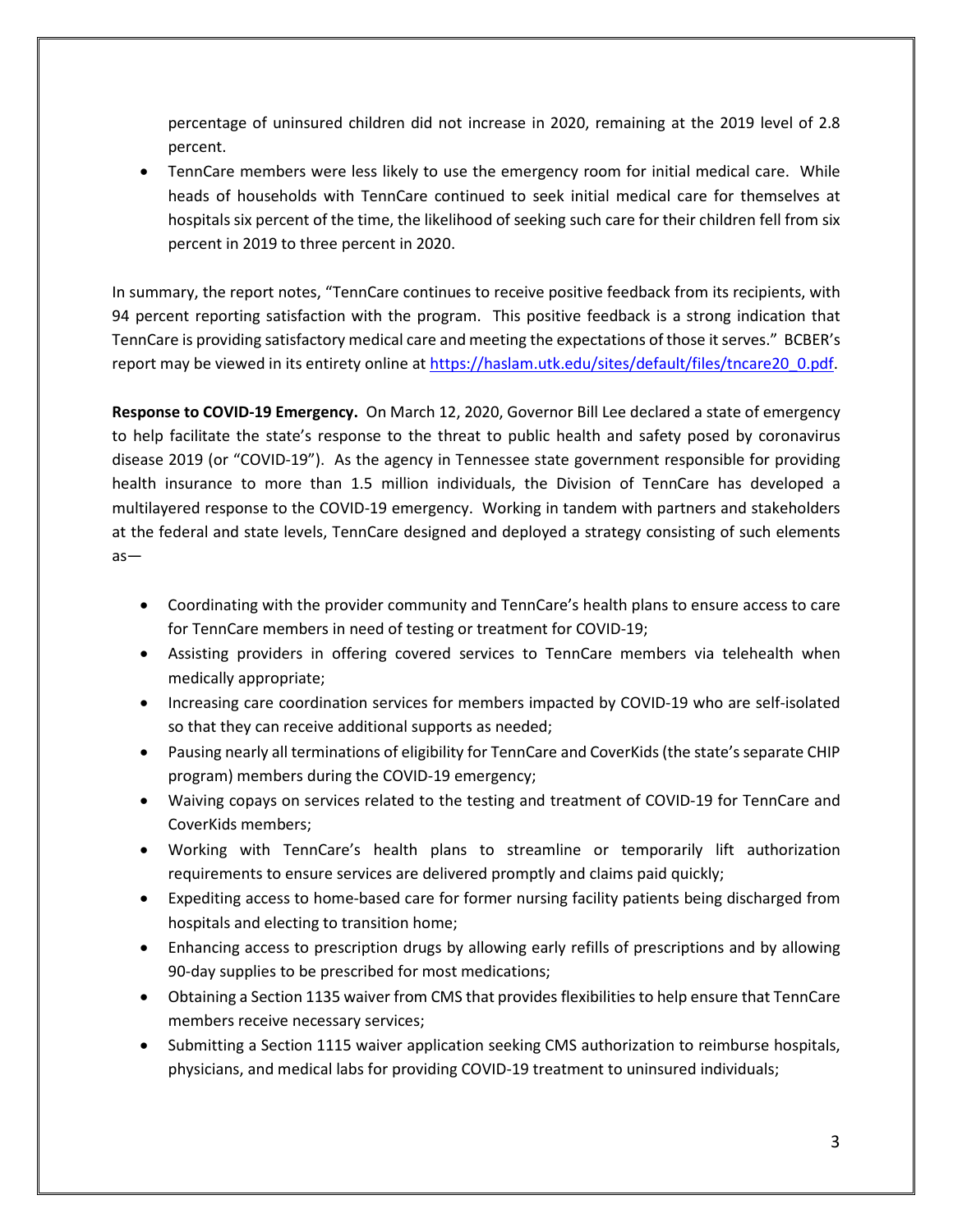- Obtaining federal approval to make supplemental retainer payments to providers of home- and community-based services for individuals with intellectual disabilities, as well as additional flexibilities to support these providers during the public health emergency;
- Assisting providers of long-term services and supports in reducing the spread of COVID-19 among individuals who are residents of nursing facilities; and
- Working with the federal government and healthcare providers in Tennessee to provide enhanced financial support for providers disproportionately affected by the COVID-19 emergency, including primary care providers, nursing facilities, dentists, and community mental health centers and other providers of behavioral health services.

Additional resources concerning TennCare's response to the COVID-19 pandemic are available on the agency's website at [https://www.tn.gov/tenncare/information-statistics/tenncare-information-about](https://www.tn.gov/tenncare/information-statistics/tenncare-information-about-coronavirus.html)[coronavirus.html.](https://www.tn.gov/tenncare/information-statistics/tenncare-information-about-coronavirus.html)

**Proposed Amendment to the TennCare III Demonstration**. As noted in the previous quarterly report to the General Assembly, in January 2021, CMS approved the next iteration of the TennCare demonstration, referred to as "TennCare III." TennCare III is scheduled to run through December 31, 2030.

On February 22, 2021, TennCare provided public notice of its first proposed amendment to the TennCare III demonstration. The amendment (known as "Amendment 1") would introduce the following modifications to the demonstration:

- Integration of services for members with intellectual disabilities into the TennCare managed care program $^1$  $^1$ ;
- Transitioning the care of children receiving Supplemental Security Income (SSI) benefits from the TennCare Select health plan to one of the other health plans that serves TennCare members; and
- Assigning to the TennCare Select health plan certain inmates of public institutions who receive inpatient services in a setting located outside the public institution.

TennCare's public notice and comment period for the proposal lasted from February 22 through March 5, 2021. On March 31, 2021, TennCare submitted Amendment 1 to CMS.

**Other Amendments to the TennCare Demonstration.** Three other proposed amendments to the TennCare Demonstration were in various stages of development during the January-March 2021 quarter. These amendments were submitted to CMS during the TennCare II demonstration and were numbered accordingly.

Demonstration Amendment 35: Substance Use Disorder Services. In May 2018, TennCare submitted Demonstration Amendment 35 to CMS. Amendment 35 would modify the TennCare benefits package to

<span id="page-3-0"></span> $1$  Specific services to be integrated are intermediate care facility services for individuals with intellectual disabilities (ICF/IID services) and 1915(c) waiver home- and community-based services (HCBS).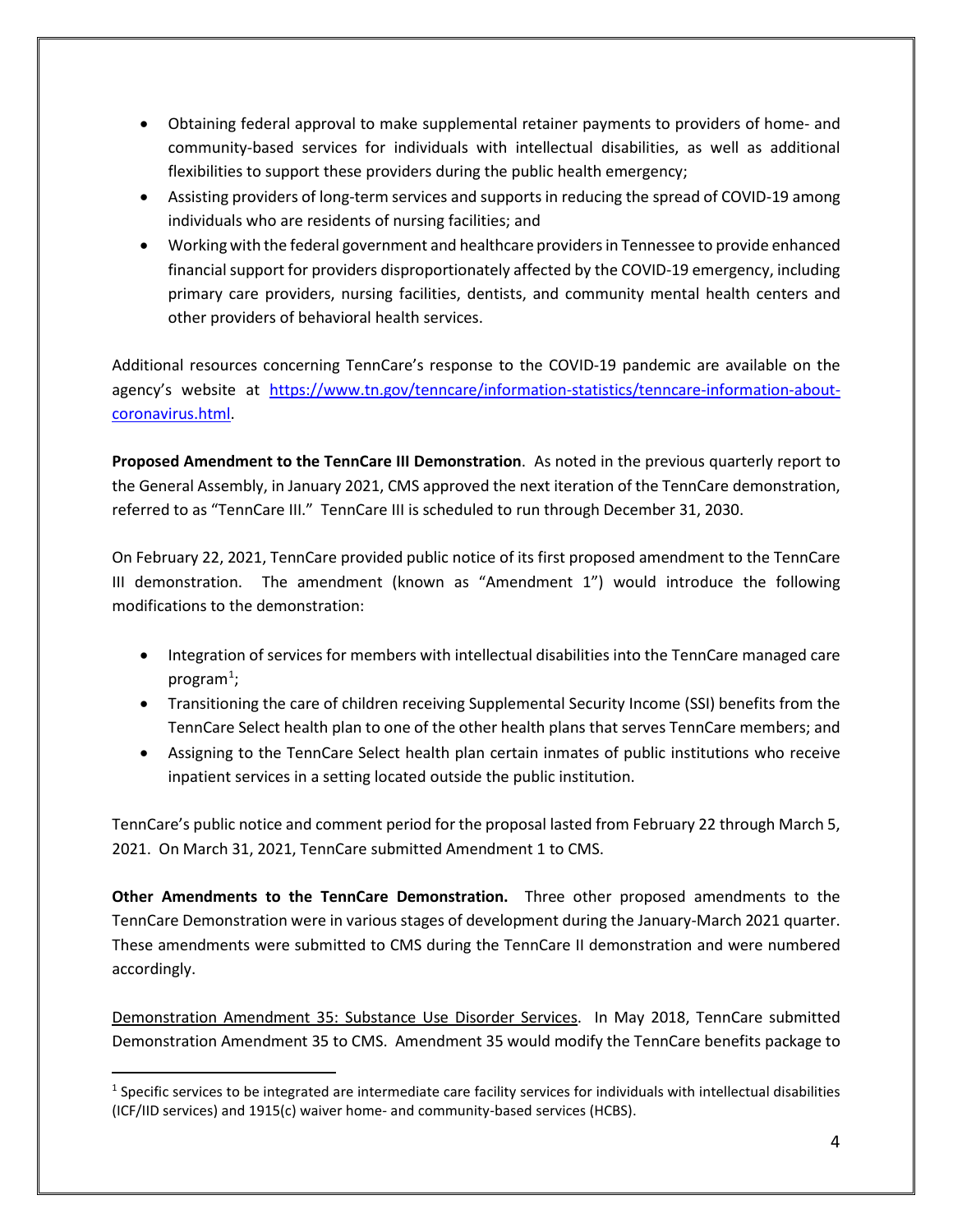cover residential substance use disorder (SUD) treatment services in facilities with more than 16 beds. The federal government classifies such facilities as "institutions for mental diseases" (IMDs), and federal law prohibits the expenditure of federal Medicaid dollars for services delivered to adults in these facilities. Historically, TennCare's MCOs were permitted to cover residential treatment services in IMDs, if the MCO determined that such care was medically appropriate and cost-effective as compared to other treatment options. However, CMS recently issued regulations restricting the ability of MCOs to pay for services in these facilities. Specifically, the new federal regulation limits this option to treatment stays of no more than 15 days per calendar month.<sup>[2](#page-4-0)</sup> TennCare is seeking authority with Amendment 35 to allow enrollees to receive short-term services in IMDs beyond the 15-day limit in federal regulation, up to 30 days per admission.

As of the end of the January-March 2021 quarter, CMS's review of Amendment 35 was ongoing.

Demonstration Amendment 36: Providers of Family Planning Services. Amendment 36 was submitted to CMS in August 2018. Amendment 36 grew out of Tennessee's 2018 legislative session and, in particular, Public Chapter No. 682, which established that it is the policy of the state of Tennessee to favor childbirth and family planning services that do not include elective abortions within the continuum of care or services, and to avoid the direct or indirect use of state funds to promote or support elective abortions.

Amendment 36 requests authority for TennCare to establish state-specific criteria for providers of family planning services, and to exclude any providers that do not meet these criteria from participation in the TennCare program. As specified in Public Chapter No. 682, TennCare is proposing to exclude any entity that performed, or operated or maintained a facility that performed, more than 50 abortions in the previous year, including any affiliate of such an entity.

CMS held a 30-day federal public comment period on Amendment 36 during the third quarter of Calendar Year 2018. Close to 3,500 comments were received, and CMS subsequently began to review that feedback as well as the amendment itself. As of the end of the January-March 2021 quarter, CMS's review of Amendment 36 was ongoing.

Demonstration Amendment 38: Community Engagement. TennCare submitted Amendment 38 to CMS on December 28, 2018. Demonstration Amendment 38 implements a state law (Public Chapter No. 869) enacted by the Tennessee General Assembly in 2018. This law directed TennCare to seek federal authorization to establish reasonable work and community engagement requirements for non-pregnant, non-elderly, non-disabled adults enrolled in the TennCare program who do not have dependent children under the age of six. The legislation also required TennCare to seek approval from the U.S. Department of Health and Human Services (HHS) to use funds from the state's Temporary Assistance for Needy Families (TANF) program to support implementation of the community engagement program.

As of the end of the January-March 2021 quarter, CMS's review of Amendment 38 was ongoing.

<span id="page-4-0"></span><sup>2</sup> See 42 CFR § 438.6(e).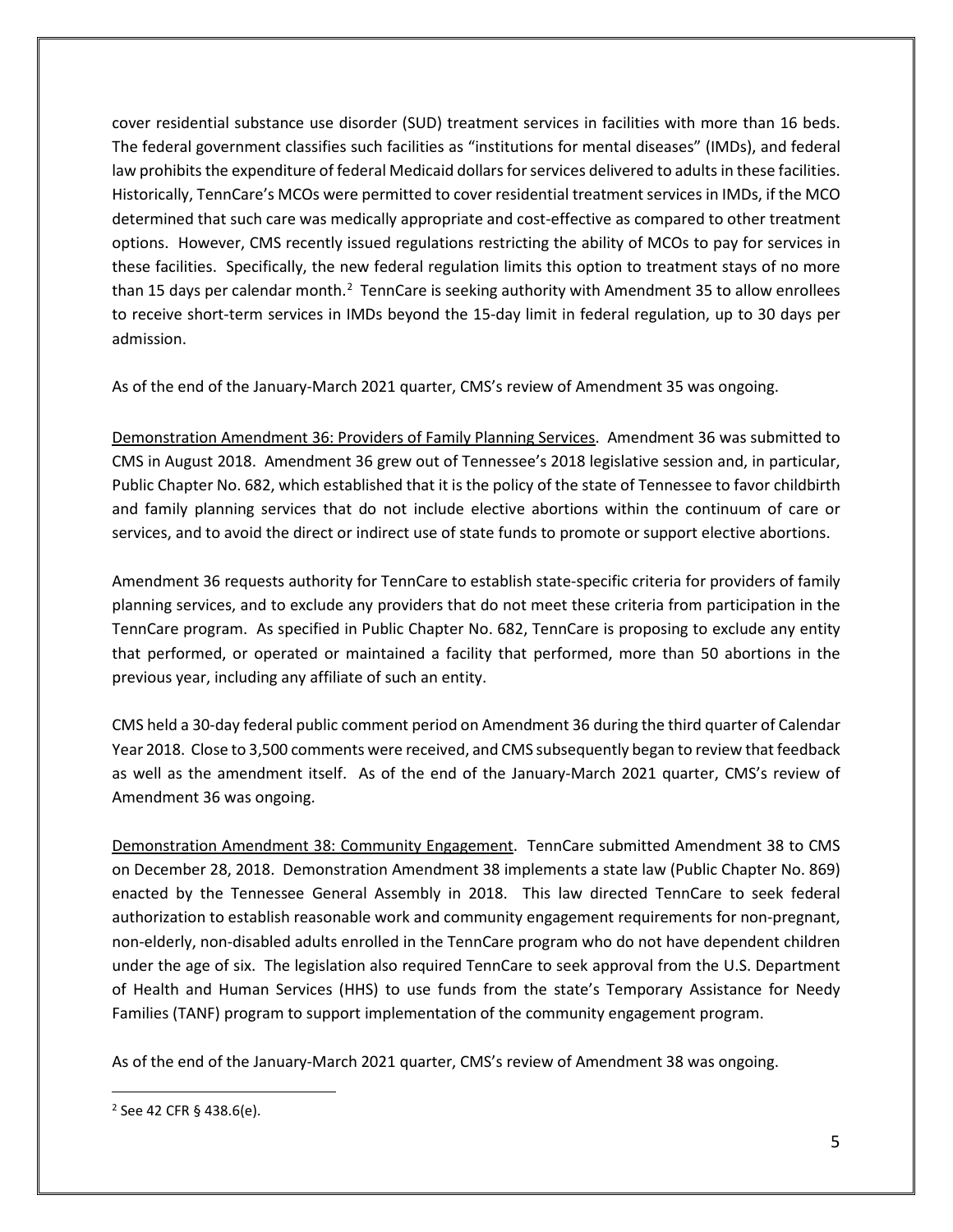**Update on Episodes of Care.** TennCare's episodes of care program aims to transform the way specialty and acute healthcare services are delivered by incentivizing high-quality, cost-effective care, promoting evidence-based clinical pathways, encouraging care coordination, and reducing ineffective or inappropriate treatments. Episodes of care is part of TennCare's delivery system transformation initiative, which is changing healthcare delivery in Tennessee by moving from paying for volume to paying for value.

In March 2021, all providers participating in the episodes of care program were invited to the Delivery System Transformation conference hosted jointly by TennCare and its managed care organizations (MCOs). One of the key elements of the conference was a learning collaborative session entitled *Episodes of Care: Specialists and the Episodes of Care Program* that provided an overview of the program, shared recent program updates, and disseminated information about quality programs currently available to TennCare members. Each MCO has multiple quality programs that specialists can use to support their patients and improve their episodes of care performance. TennCare anticipates that 2021 will continue to be a strong year for provider engagement opportunities.

**Incentives for Providers to Use Electronic Health Records.** The Electronic Health Records (EHR) Incentive Program is a partnership between federal and state governments that grew out of the Health Information Technology for Economic and Clinical Health (HITECH) Act of 2009. The purpose of the program is to provide financial incentives to Medicaid providers<sup>[3](#page-5-0)</sup> to replace outdated, often paper-based approaches to medical record-keeping with Certified Electronic Health Record Technology (as defined by CMS) that meets rigorous criteria and that can improve health care delivery and quality. The federal government provides 100 percent of the funding for the incentive payments and 90 percent of the funding for administrative costs. Tennessee's EHR program<sup>[4](#page-5-1)</sup> has issued payments for six years to eligible professionals and for three years to eligible hospitals.

| <b>Payment Type</b>  | <b>Number of Providers</b><br><b>Paid During the Quarter</b> | <b>Quarterly Amount</b><br>Paid (Jan-Mar 2021) | <b>Cumulative Amount</b><br>Paid to Date <sup>5</sup> |
|----------------------|--------------------------------------------------------------|------------------------------------------------|-------------------------------------------------------|
| First-year payments  | N/A                                                          | N/A                                            | \$180,176,644                                         |
| Second-year payments |                                                              | \$17,000                                       | \$60,007,155                                          |
| Third-year payments  |                                                              | \$8,500                                        | \$37,957,019                                          |

EHR payments made by TennCare during the January-March 2021 quarter as compared with payments made throughout the life of the program appear in the table below:

<span id="page-5-0"></span><sup>&</sup>lt;sup>3</sup> CMS allows two types of providers to participate in the Medicaid EHR Incentive Program: eligible professionals (medical and osteopathic physicians, nurse practitioners, certified nurse midwives, dentists, and physician assistants who meet certain criteria) and eligible hospitals (acute care hospitals, critical access hospitals, and children's hospitals). All hospitals participating in the program have received all payments available to them.

<span id="page-5-1"></span><sup>4</sup> In April 2018, CMS announced that its EHR programs would be renamed "Promoting Interoperability (PI) Programs." While Tennessee's EHR initiative falls within the scope of CMS's PI Programs, TennCare continues to refer to its initiative as "EHR Incentive Program" for purposes of clarity and consistency in communications with providers.

<span id="page-5-2"></span><sup>&</sup>lt;sup>5</sup> In certain cases, cumulative totals reflect adjustments of payments from previous quarters. The need for these recoupments was identified through standard auditing processes.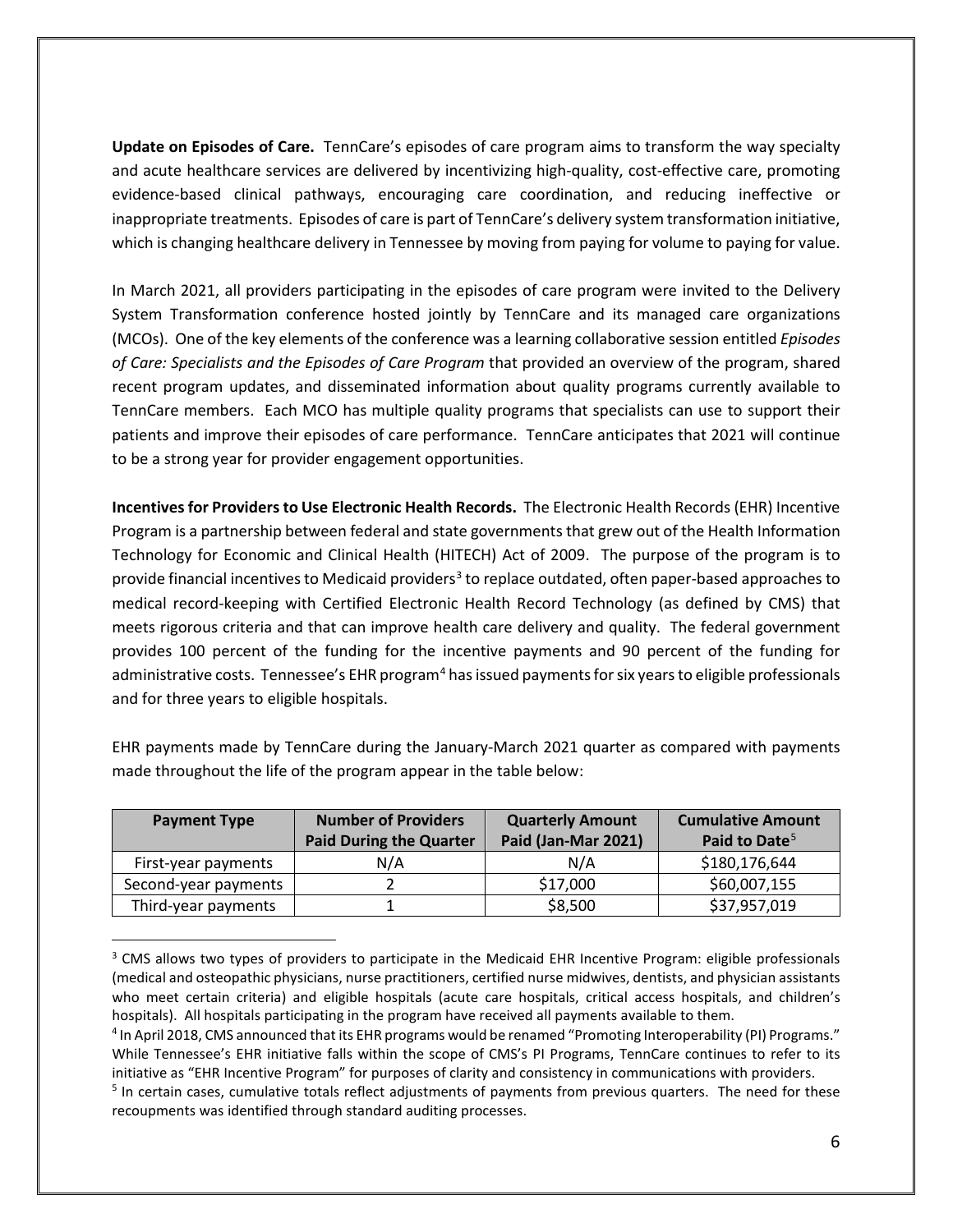| <b>Payment Type</b>  | <b>Number of Providers</b>     | <b>Quarterly Amount</b> | <b>Cumulative Amount</b>  |
|----------------------|--------------------------------|-------------------------|---------------------------|
|                      | <b>Paid During the Quarter</b> | Paid (Jan-Mar 2021)     | Paid to Date <sup>5</sup> |
| Fourth-year payments | 13                             | \$110,500               | \$9,109,182               |
| Fifth-year payments  | 32                             | \$272,000               | \$6,414,672               |
| Sixth-year payments  | 47                             | \$399,500               | \$4,124,748               |

Technical assistance activities, outreach efforts, and other EHR-related projects conducted by TennCare staff during the quarter included the following:

- Conducting reviews of remaining attestation submissions for Program Year 2020;
- Ongoing communications with providers on attestation timelines for Program Years 2020 and 2021;
- Providing daily technical assistance to providers via email and telephone calls;
- Participation in CMS-led calls regarding the EHR Incentive Program; and
- Monthly newsletters and reminders distributed to all registered members of TennCare's EHR ListServ.

Although enrollment of new providers concluded on April 30, 2017, TennCare's EHR Incentive Program will continue through the 2021 program year as required by CMS rules, with all remaining payments to be made by the program's conclusion on December 31, 2021. Tennessee's program team continues to work with a variety of provider organizations to maintain the momentum of the program. The focus of postenrollment outreach efforts for the remainder of the program is to encourage all providers who remain eligible to continue attesting and receive all six payments available.

*Dowdy v. Smith* **Lawsuit.** On March 12, 2021, TennCare member Shannon Dowdy filed suit in federal court against TennCare to obtain private duty nursing care on a 24-hours-a-day/7-days-a-week basis from his TennCare MCO. This level of services is not currently available to Mr. Dowdy under the TennCare program. The plaintiff had previously been receiving 24/7 nursing care through a combination of programs, with the majority of nursing hours furnished through a 1915(c) waiver program for individuals with intellectual disabilities, and the balance of hours provided by his MCO. Mr. Dowdy's complaint alleges that the services delivered through the 1915(c) waiver were insufficiently staffed, meaning that he was being denied necessary care. The plaintiff initially sought a preliminary injunction, but the parties reached an agreement for the provision of hours during the litigation that mooted the request for an injunction. TennCare is being represented by the Attorney General's office and has until June 1 to respond to the complaint.

*Erlanger Health System v. TennCare* **Lawsuit.** This declaratory order action was commenced against TennCare regarding the applicability and validity of two TennCare rules that set the reimbursement rates for emergency services provided to TennCare enrollees by non-contract hospitals. The action was later amended to seek invalidation of the related State Plan Amendments approved by CMS. This administrative declaratory order action has been on appeal to the Tennessee Court of Appeals for review of an evidentiary ruling. On March 3, 2021, the Court of Appeals issued an opinion affirming the lower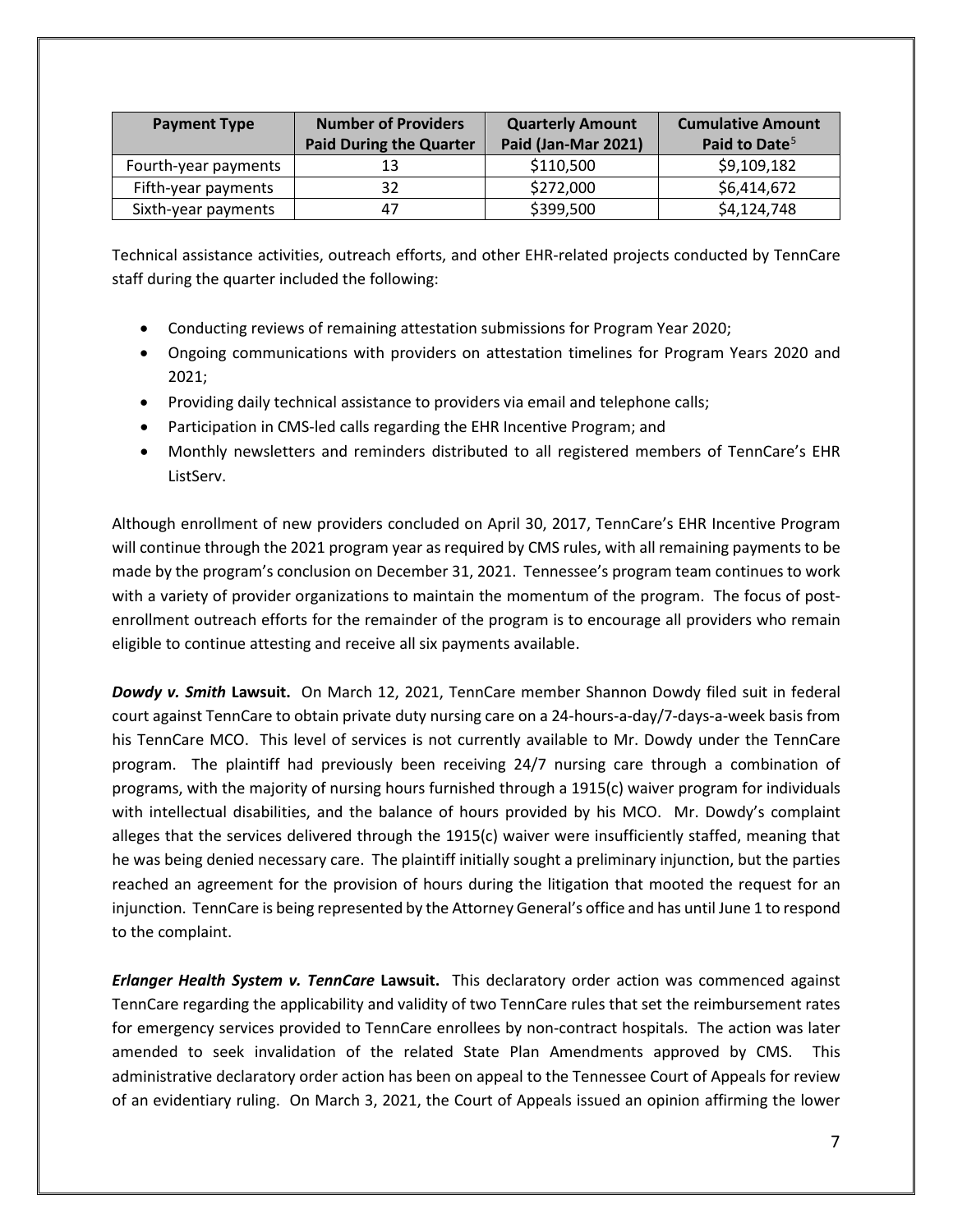court's ruling to exclude certain disputed documents. The case was remanded back to the agency for completion of the declaratory order process. A scheduling order has been entered providing for the parties to complete the briefing process by June 24, 2021, with an agency decision to follow within 90 days.

**Supplemental Payments to Tennessee Hospitals.** The Division of TennCare makes supplemental payments to qualifying Tennessee hospitals each quarter to help offset the costs these facilities incur in providing uncompensated care. The supplemental payments made during the third quarter of State Fiscal Year 2021 are shown in the table below.

|                                                |                        | <b>Third Quarter</b> |
|------------------------------------------------|------------------------|----------------------|
|                                                |                        | Payments-            |
| <b>Hospital Name</b>                           | County                 | FY 2021              |
| Methodist Medical Center of Oak Ridge          | <b>Anderson County</b> | \$124,695            |
| Ridgeview Psychiatric Hospital and Center      | <b>Anderson County</b> | \$101,551            |
| Tennova Healthcare - Shelbyville               | <b>Bedford County</b>  | \$37,024             |
| <b>Blount Memorial Hospital</b>                | <b>Blount County</b>   | \$173,726            |
| Tennova Healthcare - Cleveland                 | <b>Bradley County</b>  | \$145,058            |
| Jellico Medical Center                         | Campbell County        | \$107,212            |
| Tennova Healthcare - LaFollette Medical Center | Campbell County        | \$66,115             |
| Saint Thomas Stones River Hospital             | Cannon County          | \$34,880             |
| <b>Sycamore Shoals Hospital</b>                | <b>Carter County</b>   | \$95,122             |
| <b>Claiborne Medical Center</b>                | Claiborne County       | \$58,708             |
| Tennova Healthcare - Newport Medical Center    | Cocke County           | \$71,662             |
| Tennova Healthcare - Harton                    | Coffee County          | \$71,755             |
| <b>Unity Medical Center</b>                    | Coffee County          | \$65,245             |
| <b>Ascension Saint Thomas Hospital</b>         | Davidson County        | \$427,132            |
| TriStar Skyline Medical Center                 | Davidson County        | \$569,441            |
| Nashville General Hospital                     | Davidson County        | \$290,479            |
| Select Specialty Hospital - Nashville          | Davidson County        | \$203                |
| <b>TriStar Centennial Medical Center</b>       | Davidson County        | \$943,495            |
| <b>TriStar Southern Hills Medical Center</b>   | Davidson County        | \$182,500            |
| <b>TriStar Summit Medical Center</b>           | Davidson County        | \$184,835            |
| Vanderbilt Stallworth Rehabilitation Hospital  | Davidson County        | \$124                |
| Vanderbilt University Medical Center           | Davidson County        | \$5,504,621          |
| Saint Thomas DeKalb Hospital                   | DeKalb County          | \$37,889             |
| <b>TriStar Horizon Medical Center</b>          | Dickson County         | \$298,788            |
| West Tennessee Healthcare Dyersburg Hospital   | <b>Dyer County</b>     | \$107,258            |
| Southern Tennessee Regional Health System -    |                        |                      |
| Winchester                                     | Franklin County        | \$94,476             |
| West Tennessee Healthcare Milan Hospital       | <b>Gibson County</b>   | \$28,810             |
| Southern Tennessee Regional Health System -    |                        |                      |
| Pulaski                                        | <b>Giles County</b>    | \$83,067             |

#### **Supplemental Hospital Payments for the Quarter**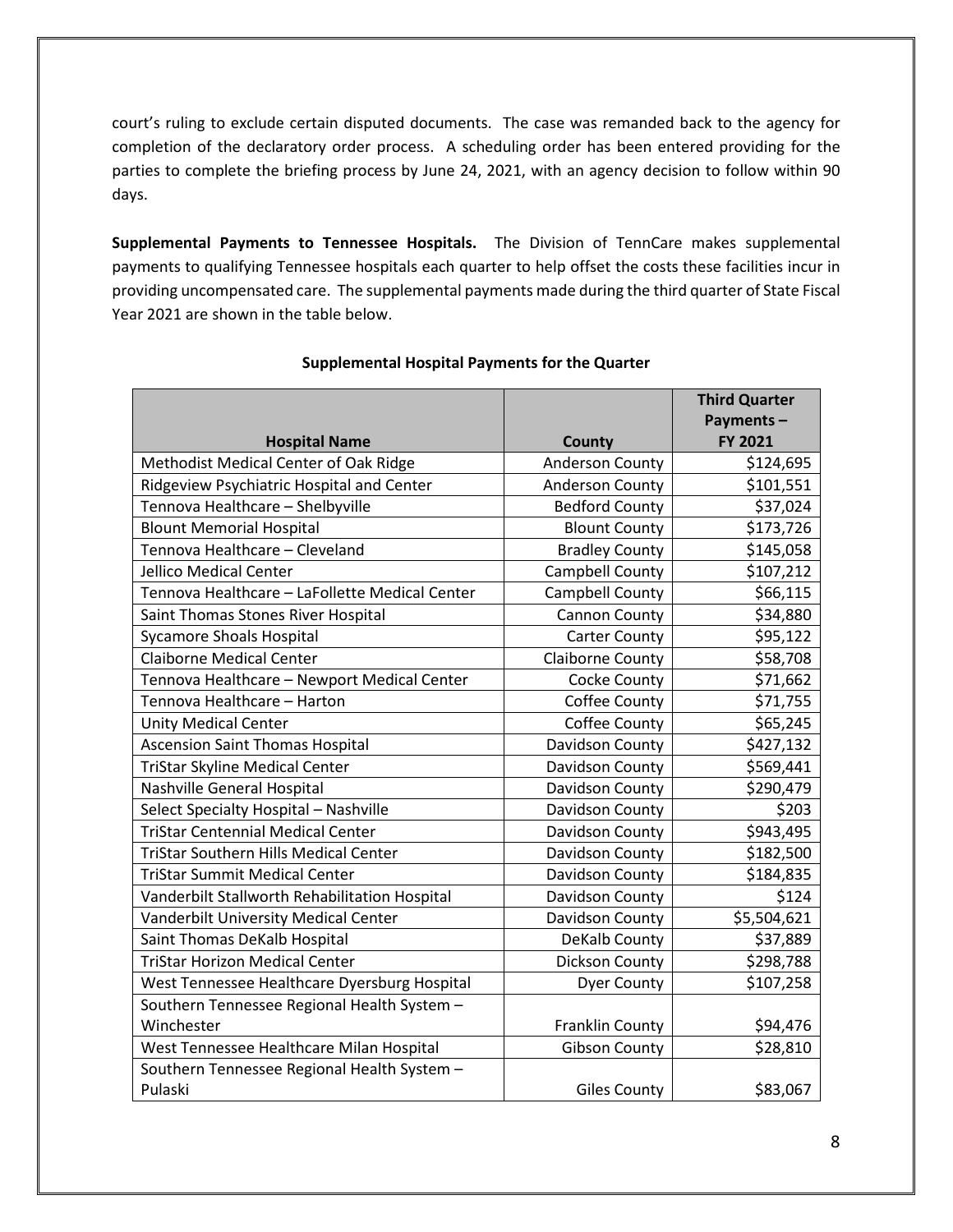|                                                               |                                        | <b>Third Quarter</b>   |
|---------------------------------------------------------------|----------------------------------------|------------------------|
|                                                               |                                        | Payments-<br>FY 2021   |
| <b>Hospital Name</b><br><b>Greeneville Community Hospital</b> | <b>County</b>                          |                        |
| Morristown - Hamblen Healthcare System                        | <b>Greene County</b><br>Hamblen County | \$152,727<br>\$215,543 |
| Erlanger Behavioral Health Hospital                           | <b>Hamilton County</b>                 | \$142,117              |
| <b>Erlanger Health System</b>                                 | <b>Hamilton County</b>                 | \$2,919,854            |
| Parkridge Medical Center                                      | <b>Hamilton County</b>                 | \$1,532,049            |
| Encompass Health Rehabilitation Hospital of                   |                                        |                        |
| Chattanooga                                                   | <b>Hamilton County</b>                 | \$321                  |
| Siskin Hospital for Physical Rehabilitation                   | <b>Hamilton County</b>                 | \$422                  |
| <b>Hardin Medical Center</b>                                  | <b>Hardin County</b>                   | \$114,581              |
| <b>Henderson County Community Hospital</b>                    | <b>Henderson County</b>                | \$29,570               |
| <b>Henry County Medical Center</b>                            | <b>Henry County</b>                    | \$146,637              |
| Tennova Healthcare - Jefferson Memorial Hospital              | Jefferson County                       | \$40,778               |
| <b>Parkwest Medical Center</b>                                | <b>Knox County</b>                     | \$449,774              |
| Tennova Healthcare - North Knoxville Medical                  |                                        |                        |
| Center                                                        | <b>Knox County</b>                     | \$143,458              |
| East Tennessee Children's Hospital                            | <b>Knox County</b>                     | \$2,422,790            |
| Fort Sanders Regional Medical Center                          | <b>Knox County</b>                     | \$350,909              |
| University of Tennessee Medical Center                        | <b>Knox County</b>                     | \$1,751,974            |
| Southern Tennessee Regional Health System -                   |                                        |                        |
| Lawrenceburg                                                  | Lawrence County                        | \$53,284               |
| <b>Lincoln Medical Center</b>                                 | <b>Lincoln County</b>                  | \$309,719              |
| Jackson - Madison County General Hospital                     | <b>Madison County</b>                  | \$709,352              |
| Pathways of Tennessee                                         | <b>Madison County</b>                  | \$92,409               |
| Perimeter Behavioral Hospital of Jackson                      | <b>Madison County</b>                  | \$28,954               |
| West Tennessee Healthcare Rehabilitation                      |                                        |                        |
| Hospital Jackson                                              | <b>Madison County</b>                  | \$414                  |
| Maury Regional Medical Center                                 | <b>Maury County</b>                    | \$237,371              |
| Sweetwater Hospital Association                               | Monroe County                          | \$147,818              |
| Tennova Healthcare - Clarksville                              | <b>Montgomery County</b>               | \$149,354              |
| Baptist Memorial Hospital - Union City                        | <b>Obion County</b>                    | \$99,264               |
| Livingston Regional Hospital                                  | <b>Overton County</b>                  | \$44,808               |
| Cookeville Regional Medical Center                            | <b>Putnam County</b>                   | \$249,328              |
| <b>Roane Medical Center</b>                                   | <b>Roane County</b>                    | \$82,987               |
| NorthCrest Medical Center                                     | <b>Robertson County</b>                | \$119,586              |
| Saint Thomas Rutherford Hospital                              | <b>Rutherford County</b>               | \$295,922              |
| <b>TriStar StoneCrest Medical Center</b>                      | <b>Rutherford County</b>               | \$240,270              |
| <b>LeConte Medical Center</b>                                 | Sevier County                          | \$248,205              |
| <b>Baptist Memorial Restorative Care Hospital</b>             | <b>Shelby County</b>                   | \$1,397                |
| <b>Baptist Memorial Hospital - Memphis</b>                    | <b>Shelby County</b>                   | \$992,986              |
| <b>Methodist University Hospital</b>                          | Shelby County                          | \$1,432,029            |
| Crestwyn Behavioral Health                                    | <b>Shelby County</b>                   | \$103,157              |
| Delta Specialty Hospital                                      | Shelby County                          | \$318,544              |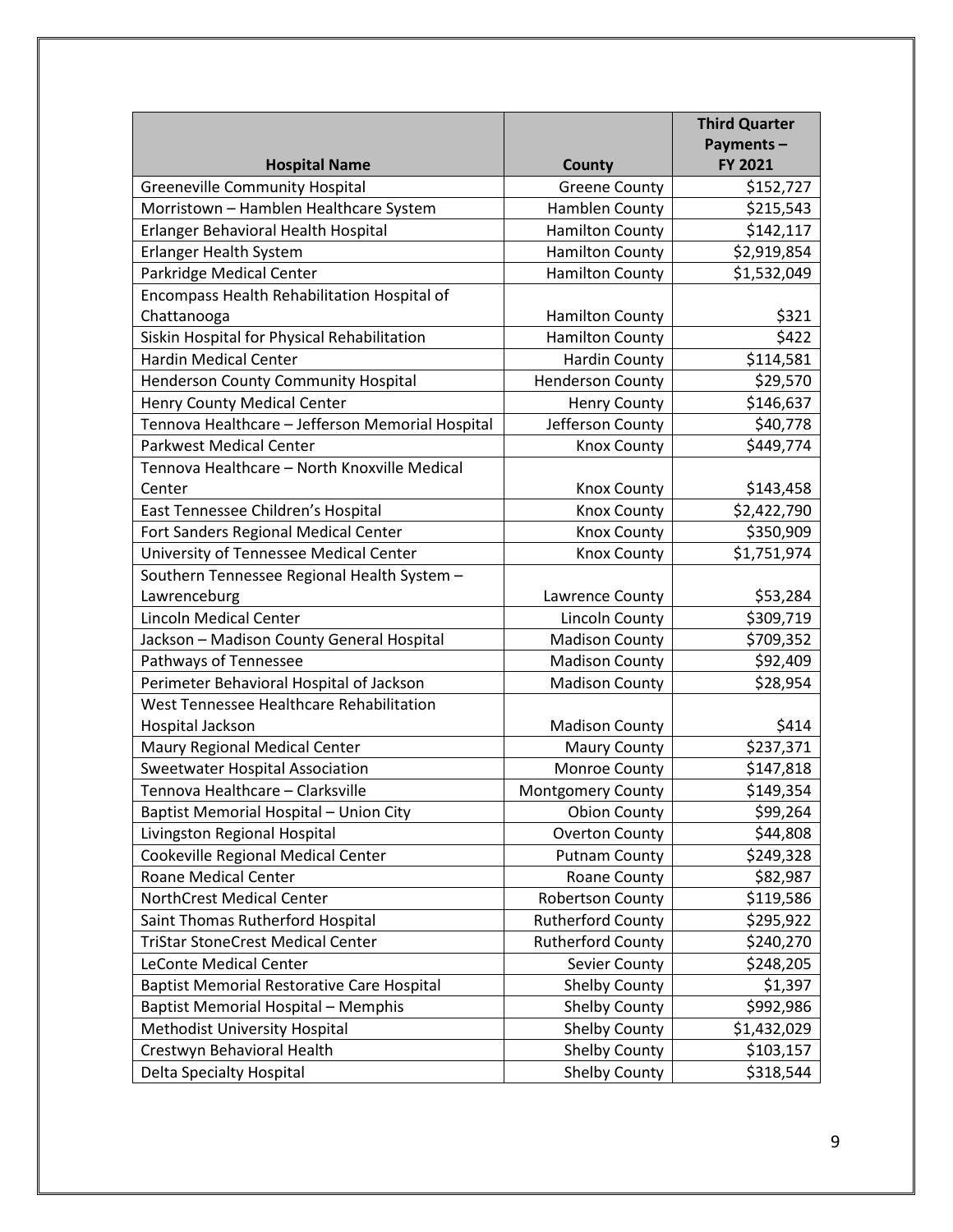|                                                   |                          | <b>Third Quarter</b> |
|---------------------------------------------------|--------------------------|----------------------|
|                                                   |                          | Payments-            |
| <b>Hospital Name</b>                              | <b>County</b>            | FY 2021              |
| Encompass Health Rehabilitation Hospital of North |                          |                      |
| Memphis                                           | Shelby County            | \$579                |
| Encompass Health Rehabilitation Hospital of       |                          |                      |
| Memphis                                           | <b>Shelby County</b>     | \$522                |
| Le Bonheur Children's Hospital                    | Shelby County            | \$4,727,210          |
| Regional One Health                               | Shelby County            | \$2,789,667          |
| Regional One Health Extended Care Hospital        | <b>Shelby County</b>     | \$55                 |
| Saint Francis Hospital                            | <b>Shelby County</b>     | \$319,610            |
| Saint Francis Hospital - Bartlett                 | <b>Shelby County</b>     | \$109,718            |
| Saint Jude Children's Research Hospital           | <b>Shelby County</b>     | \$744,864            |
| <b>Bristol Regional Medical Center</b>            | <b>Sullivan County</b>   | \$176,052            |
| Creekside Behavioral Health                       | <b>Sullivan County</b>   | \$75,098             |
| Encompass Health Rehabilitation Hospital of       |                          |                      |
| Kingsport                                         | <b>Sullivan County</b>   | \$685                |
| <b>Holston Valley Medical Center</b>              | <b>Sullivan County</b>   | \$303,154            |
| <b>Indian Path Community Hospital</b>             | <b>Sullivan County</b>   | \$124,824            |
| <b>TriStar Hendersonville Medical Center</b>      | <b>Sumner County</b>     | \$200,616            |
| <b>Sumner Regional Medical Center</b>             | <b>Sumner County</b>     | \$137,298            |
| Baptist Memorial Hospital - Tipton                | <b>Tipton County</b>     | \$144,650            |
| <b>Unicoi County Hospital</b>                     | Unicoi County            | \$21,992             |
| Saint Thomas River Park Hospital                  | <b>Warren County</b>     | \$130,329            |
| Johnson City Medical Center                       | <b>Washington County</b> | \$1,568,405          |
| Franklin Woods Community Hospital                 | <b>Washington County</b> | \$115,768            |
| Quillen Rehabilitation Hospital                   | <b>Washington County</b> | \$329                |
| <b>Wayne Medical Center</b>                       | <b>Wayne County</b>      | \$22,688             |
| West Tennessee Healthcare Rehabilitation          |                          |                      |
| <b>Hospital Cane Creek</b>                        | <b>Weakley County</b>    | \$68                 |
| West Tennessee Healthcare Volunteer Hospital      | <b>Weakley County</b>    | \$35,471             |
| Saint Thomas Highlands Hospital                   | <b>White County</b>      | \$75,979             |
| Encompass Health Rehabilitation Hospital of       |                          |                      |
| Franklin                                          | <b>Williamson County</b> | \$17                 |
| Williamson Medical Center                         | <b>Williamson County</b> | \$67,141             |
| Vanderbilt Wilson County Hospital                 | <b>Wilson County</b>     | \$273,964            |
| <b>TOTAL</b>                                      |                          | \$38,443,286         |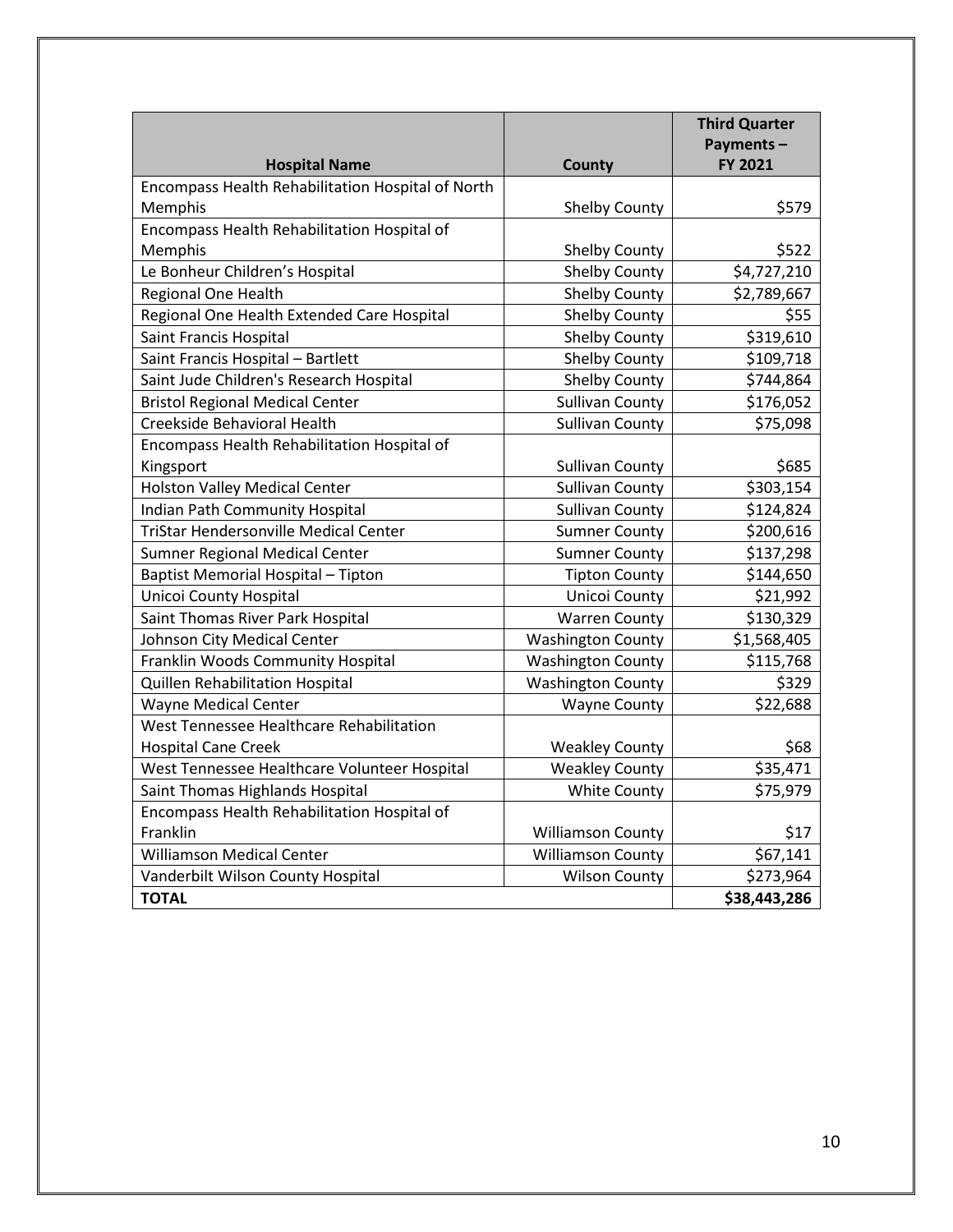## **Number of Recipients on TennCare and Costs to the State**

During the month of March 2021, there were 1,539,848 Medicaid eligibles and 19,890 Demonstration eligibles enrolled in TennCare, for a total of 1,559,738 persons.

Estimates of TennCare spending for the third quarter of State Fiscal Year 2021 are summarized in the table below.

| <b>Spending Category</b> | Third Quarter FY 2021* |
|--------------------------|------------------------|
| MCO services**           | \$2,066,536,200        |
| Dental services          | \$36,852,300           |
| Pharmacy services        | \$325,753,200          |
| Medicare "clawback"***   | \$51,848,400           |

*\*These figures are cash basis as of March 31 and are unaudited.*

*\*\*This figure includes Integrated Managed Care MCO expenditures.*

*\*\*\*The Medicare Part D clawback is money that states are required to pay to the federal government to help offset costs the federal government incurs by covering the prescription benefit for enrollees who have both Medicare and Medicaid.*

## **Viability of Managed Care Contractors (MCCs) in the TennCare Program**

**Claims payment analysis.** TennCare's prompt pay requirements may be summarized as shown below.

| <b>Entity</b>          | <b>Standard</b>                                                      | <b>Authority</b>         |
|------------------------|----------------------------------------------------------------------|--------------------------|
| <b>MCOs</b>            | 90% of clean claims for payment for services delivered to            | TennCare contract        |
| services other         | TennCare enrollees are processed and, if appropriate, paid           | and in accordance        |
| than CHOICES           | within 30 calendar days of the receipt of such claims.               | with T.C.A. § 56-32-     |
| and ECF                |                                                                      | 126(b)                   |
| <b>CHOICES</b> )       | 99.5% of all provider claims are processed, and, if                  |                          |
|                        | appropriate, paid within 60 calendar days of receipt.                |                          |
| <b>MCO<sub>s</sub></b> | 90% of clean electronically submitted Nursing Facility and           | <b>TennCare contract</b> |
| (CHOICES and           | applicable Home and Community Based Services claims <sup>6</sup> are |                          |
| <b>ECF CHOICES</b>     | processed and paid within 14 calendar days of receipt.               |                          |
| services)              |                                                                      |                          |
|                        | 99.5% of clean electronically submitted Nursing Facility and         |                          |
|                        | applicable Home and Community Based Services claims <sup>7</sup> are |                          |
|                        | processed and paid within 21 calendar days of receipt.               |                          |

<span id="page-10-1"></span><span id="page-10-0"></span><sup>6</sup> Excludes Personal Emergency Response Systems (PERS), assistive technology, minor home modifications, and pest control claims. Claims for delivery of these services are handled like general MCO claims. <sup>7</sup> Ibid.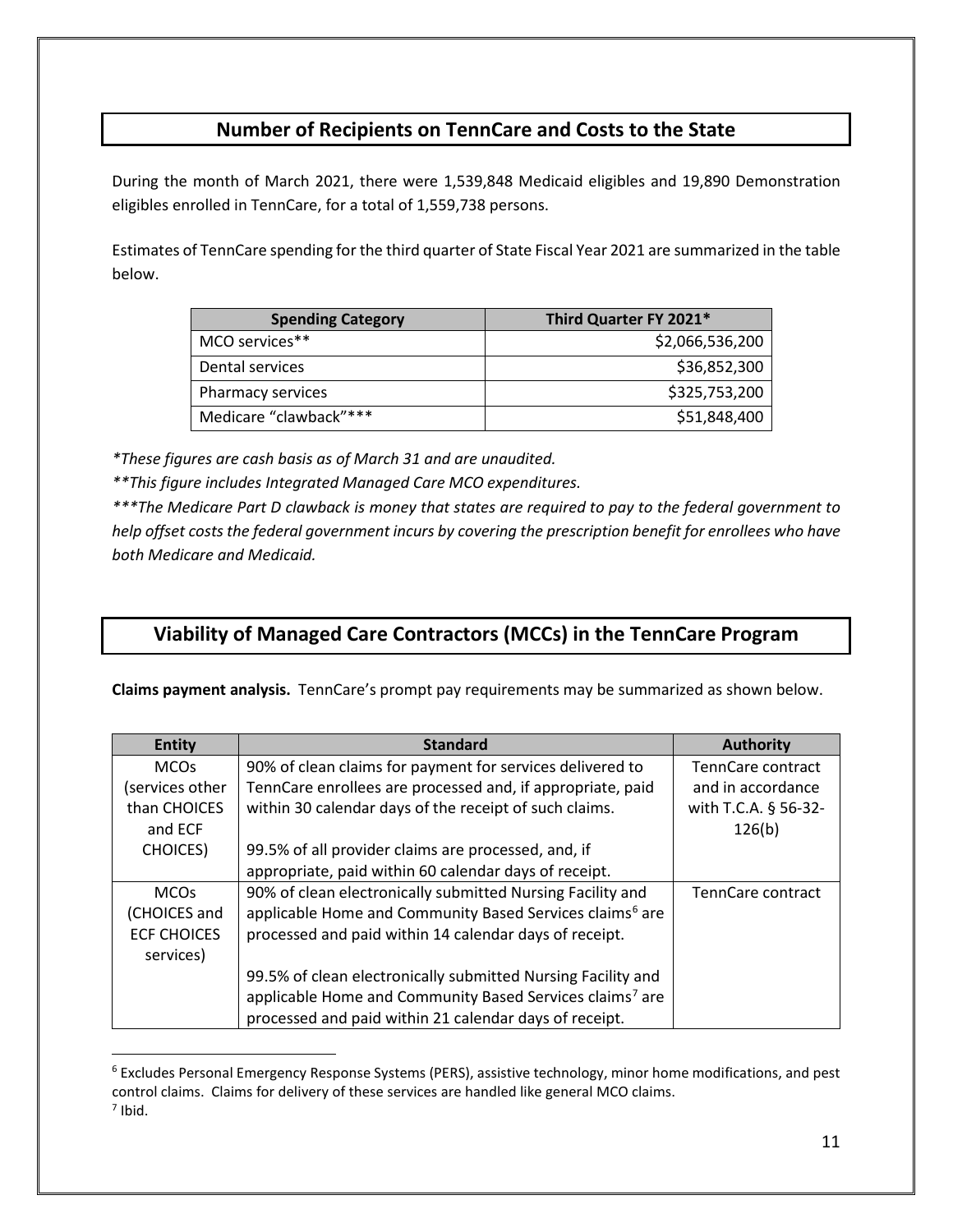| <b>Entity</b>          | <b>Standard</b>                                             | <b>Authority</b>     |
|------------------------|-------------------------------------------------------------|----------------------|
| <b>Dental Benefits</b> | 90% of clean claims for payment for services delivered to   | TennCare contract    |
| Manager                | TennCare enrollees are processed, and, if appropriate, paid | and in accordance    |
| (DBM)                  | within 30 calendar days of the receipt of such claims.      | with T.C.A. § 56-32- |
|                        |                                                             | 126(b)               |
|                        | 99.5% of all provider claims are processed, and, if         |                      |
|                        | appropriate, paid within 60 calendar days of receipt.       |                      |
| Pharmacy               | 100% of all clean claims submitted by pharmacy providers    | TennCare contract    |
| <b>Benefits</b>        | are paid within 15 calendar days of receipt.                |                      |
| Manager                |                                                             |                      |
| (PBM)                  |                                                             |                      |

The MCOs, the DBM, and the PBM are required to submit monthly claims data files of all TennCare claims processed to the Tennessee Department of Commerce and Insurance (TDCI) for verification of statutory and contractual prompt pay compliance. The plans are required to separate their claims data by claims processor (e.g., MCO, vision benefits manager, etc.). Furthermore, the MCOs are required to identify separately non-emergency transportation (NEMT) claims in the data files. Finally, the MCOs are required to submit separate claims data files representing a subset of electronically submitted Nursing Facility and applicable Home and Community Based Services claims for CHOICES and ECF CHOICES enrollees. TDCI then performs an analysis and reports the results of the prompt pay analyses by NEMT and CHOICES and ECF CHOICES claim types, by claims processor, and by total claims processed for the month.

If an MCO does not comply with the prompt pay requirements based on the total claims processed in a month, TDCI has the statutory authority to levy an administrative penalty of \$10,000 for each month of non-compliance after the first instance of non-compliance was reported to the plan. The Division of TennCare may also assess liquidated damages pursuant to the terms of the TennCare Contract. If the DBM and PBM do not meet their contractual prompt pay requirements, only TennCare may assess applicable liquidated damages against these entities.

**Net worth and company action level requirements.** According to Tennessee's "Health Maintenance Organization Act of 1986" statute (T.C.A. § 56-32-101 *et seq.*), the minimum net worth requirement for each TennCare MCO is calculated based on premium revenue reported on the National Association of Insurance Commissioners (NAIC) Annual Financial Statement for the most recent calendar year, as well as any TennCare payments made to the MCO that are not reported as premium revenue.

During the January-March 2021 quarter, the MCOs submitted their 2020 NAIC Annual Financial Statements. As of December 31, 2020, TennCare MCOs reported net worth as indicated in the table below.<sup>[8](#page-11-0)</sup>

<span id="page-11-0"></span><sup>8</sup> The "Net Worth Requirement" and "Reported Net Worth" figures in the table are based on the MCOs' companywide operations, not merely their TennCare operations.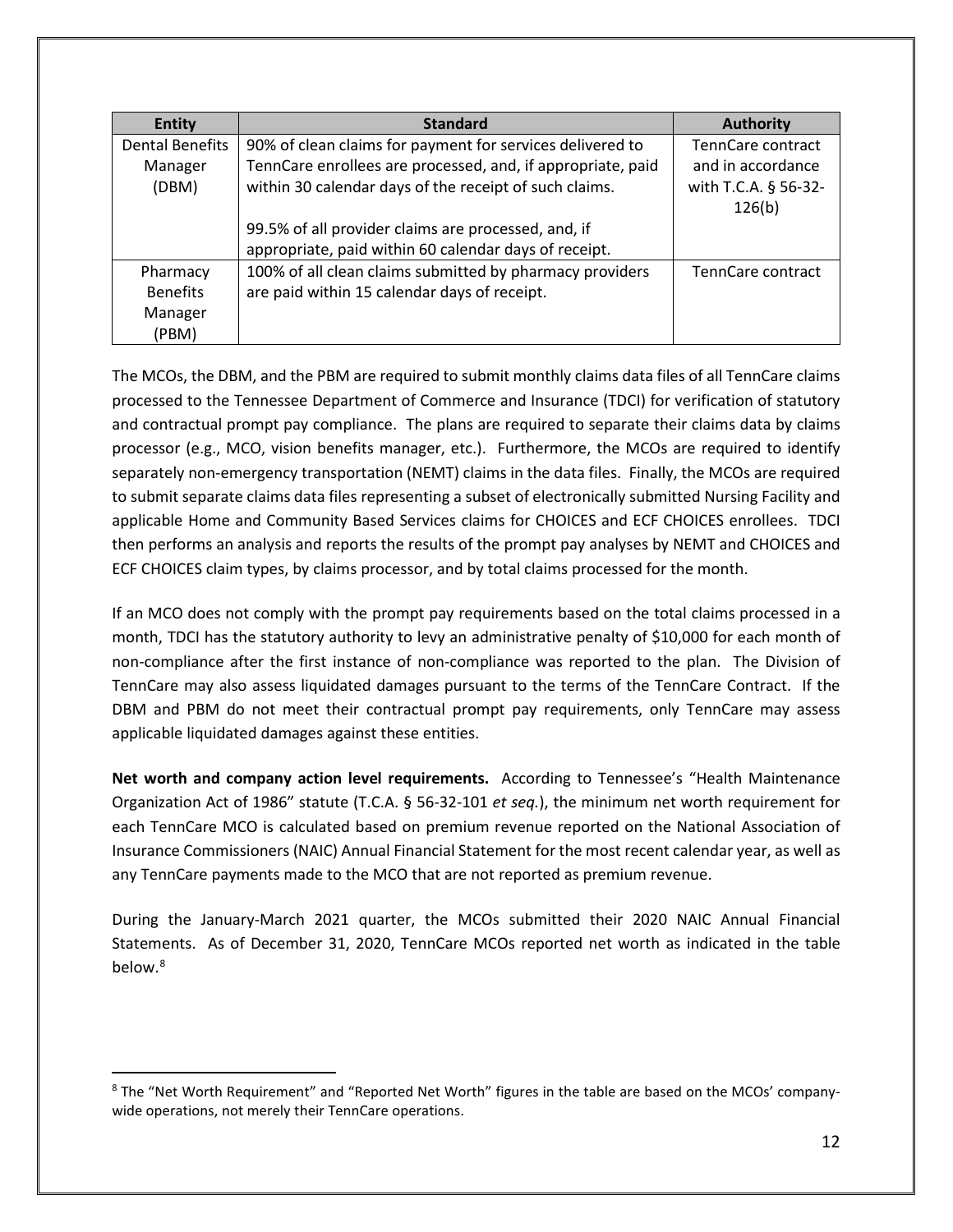| <b>MCO</b>                            | <b>Net Worth</b>   | Reported         | Excess/       |
|---------------------------------------|--------------------|------------------|---------------|
|                                       | <b>Requirement</b> | <b>Net Worth</b> | (Deficiency)  |
| Amerigroup Tennessee                  | \$38,720,932       | \$293,535,089    | \$254,814,157 |
| UnitedHealthcare Plan of the River    | \$58,718,194       | \$647,575,808    | \$588,857,614 |
| Valley (UnitedHealthcare Community    |                    |                  |               |
| Plan)                                 |                    |                  |               |
| Volunteer State Health Plan (BlueCare | \$59,296,934       | \$515,271,610    | \$455,974,676 |
| & TennCare Select)                    |                    |                  |               |

During the January-March 2021 quarter, the MCOs were also required to comply with Tennessee's "Risk-Based Capital for Health Organizations" statute (T.C.A. § 56-46-201 *et seq.*). Risk-based capital (RBC) involves a method of calculating the minimum amount of capital necessary for a health entity to support its overall business operations depending on its size and risk profile. A health entity with a higher amount of risk is required to hold a higher amount of capital. The RBC statute gives TDCI the authority and mandate to use preventive and corrective measures that vary depending on the amount of capital deficiency indicated by the RBC calculations. A "Company Action Level" deficiency (defined at T.C.A. § 56- 46-203(a)) would require the submission of a plan to correct the entity's capital deficiency.

All TennCare MCOs met their minimum net worth requirements and Company Action Level requirements as of December 31, 2020.

## **Success of Fraud Detection and Prevention**

The mission of the Tennessee Office of Inspector General (OIG) is to identify, investigate, prosecute, and arrest persons who commit fraud or abuse against the TennCare program and to recoup money owed to the State of Tennessee.The OIG receives case information from a variety of sources, including local law enforcement, the Division of TennCare, Health Related Boards, the Department of Human Services (DHS), other State agencies, health care providers, MCCs, and the general public via the OIG website, fax, written correspondence, and phone calls to the OIG hotline. Cases adjudicated during a particular fiscal year may have no relationship to dates of arrest during the same year. Selected statistics for the third quarter of Fiscal Year 2021 furnished for this report by the OIG are as follows:

| <b>Fraud and Abuse Allegations</b>                           | <b>Third Quarter FY 2021</b> |
|--------------------------------------------------------------|------------------------------|
| <b>Fraud Allegations</b>                                     | 252                          |
| Abuse Allegations*                                           | 560                          |
| <b>Arrest/Conviction/Judicial Diversion</b><br><b>Totals</b> | <b>Third Quarter FY 2021</b> |
| Arrests                                                      |                              |
| Convictions                                                  |                              |
| <b>Judicial Diversions</b>                                   |                              |

*\* Abuse cases may be referred to the appropriate Managed Care Contractor (MCC), the Division of TennCare, or DHS for further review/action.*